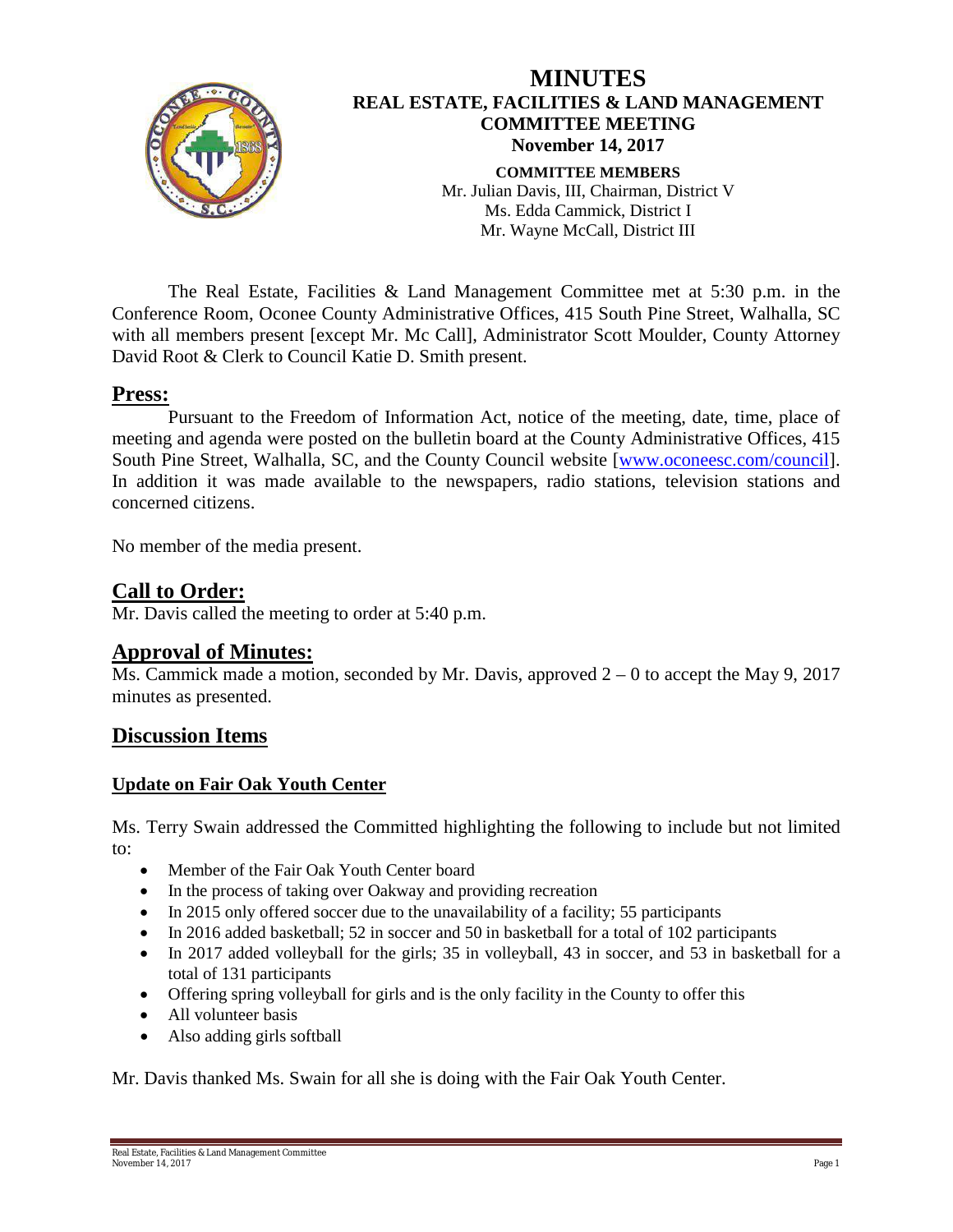Mr. Tony Adams addressed the Committee highlighting the following to include but not limited to:

- Thanked the Committee for supporting them in their efforts
- Very confident about short term future
- Long term future is beginning to look better
- Three signed subleases
- Two pending subleases
- Four classrooms and media center left to lease
- Cafeteria has been used for two community events
- Movie night with over 200 in attendance
- Gym floor is stabilized
- No major maintenance or repairs
- Minor issues
- Major user of utilities is the kitchen; very rarely used
- Had 150 gallon heated water storage tank and three on-demand hot water heaters in kitchen; only one of the hot water heaters work properly
- Security system working well
- PA system working in the gym
- Utility cost
- Rental income
- Long term concern is the roof
- Grant money
- Cafeteria and gym are in good shape at Fair Play school building; potentially have remaining building demolished if possible

Mr. Davis thanked Mr. Adams and the volunteers for their hard work. Mr. Davis also asked the board to put a proposal together stating what is needed for the Fair Play school building.

# **The Committee took no further action regarding this matter at this meeting.**

#### **New Air System at Oconee County Courthouse**

Mr. Moulder addressed the Committee regarding issues related to the heating and air conditioning systems at the Oconee County Courthouse, which includes the chillers, boilers, etc. He also noted a proposal from Daikin [copy filed these minutes] to possibly replace the unit and the cost difference could potentially be a net zero as compared to a maintenance contract that is currently in place. Further, he noted the unit is roughly 14 to 15 years old and starting to have some significant issues. Discussion continued.

Honorable Beverly Whitfield, Clerk of Court, addressed the Committee highlighting the following to include but not limited to:

- Had issues with the unit from the beginning [too hot, too cold]
- Since 2012, issues with the unit had progressed
- Either too cold [around 60 degrees] or too hot [80 to 85 degrees]
- Run heaters in Clerk of Court's office
- Letters from jurors about temperatures
- Complaints from judges, public, staff, etc.